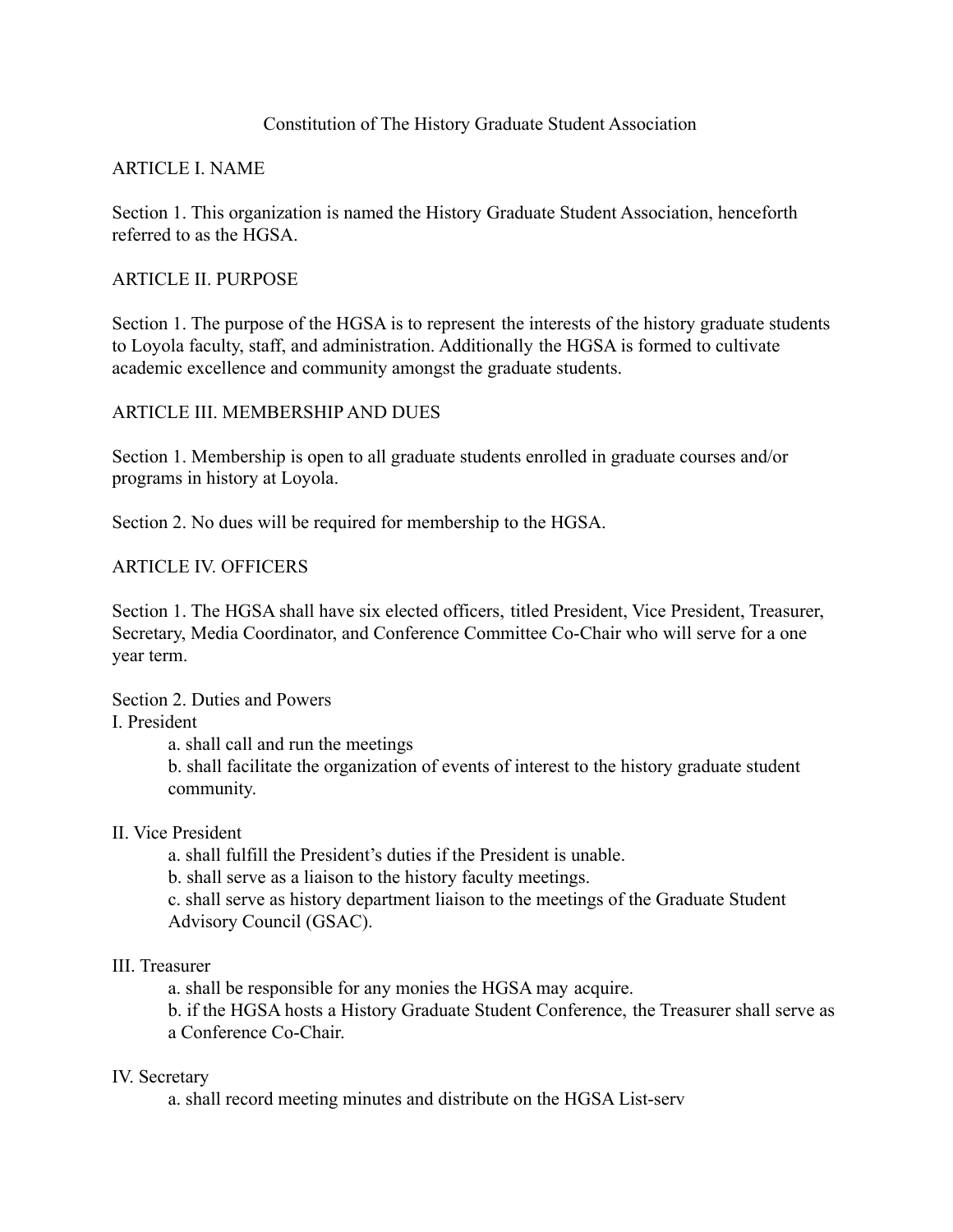b. when a mentorship program will be held, the secretary shall oversee and organize the mentorship program for incoming graduate students

### V. Media Coordinator

a. shall be in charge of print and electronic media, including, but not limited to advertising future HGSA events.

b. Shall act as the moderator for the HGSA List-serv

### VI. Conference Committee Co-Chair

a. When the Conference Committee is in good standing and a conference will be held, the Conference Committee Co-Chair shall be included as a regular officer of HGSA with all that entails.

b. Will partner with the Treasurer to host a History Graduate Student Conference and perform all duties required by the Conference Committee

### Section 3. Election of Officers

a. Elections for the following year will be held every spring semester.

b. A graduate student will become eligible to run for the position of an HGSA officer after the completion of his or her first year (two semesters) of graduate level coursework. c. Nominees for any of the elected executive board members can be made by any HSGA member or a self-nomination.

d. The election will be announced in the first week of April, nominations shall close on the second week of April, and ballots must be submitted by the third week of April. e. The election will be decided by majority through written secret ballots available to all members.

#### Section 4. Replacing Officers

In case of a vacancy, an election will be held on an ad hoc basis according to the above provisions. Impeachment of an elected officer can occur only at the vote of a two-thirds majority present at an HGSA general meeting.

# ARTICLE V. QUORUM

Section 1. A quorum of the HGSA shall consist of at least seven HGSA members, including the President.

# ARTICLE VI. STANDING COMMITTEES

Section 1. Committee formation: Interested parties will notify the President to work together to create a standing committee to HGSA

Section 2: Committee approval: To become an approved standing committee within HGSA, committees must meet and maintain the following:

a. Must create a statement of purpose and present the need for said committee at a general HGSA meeting.